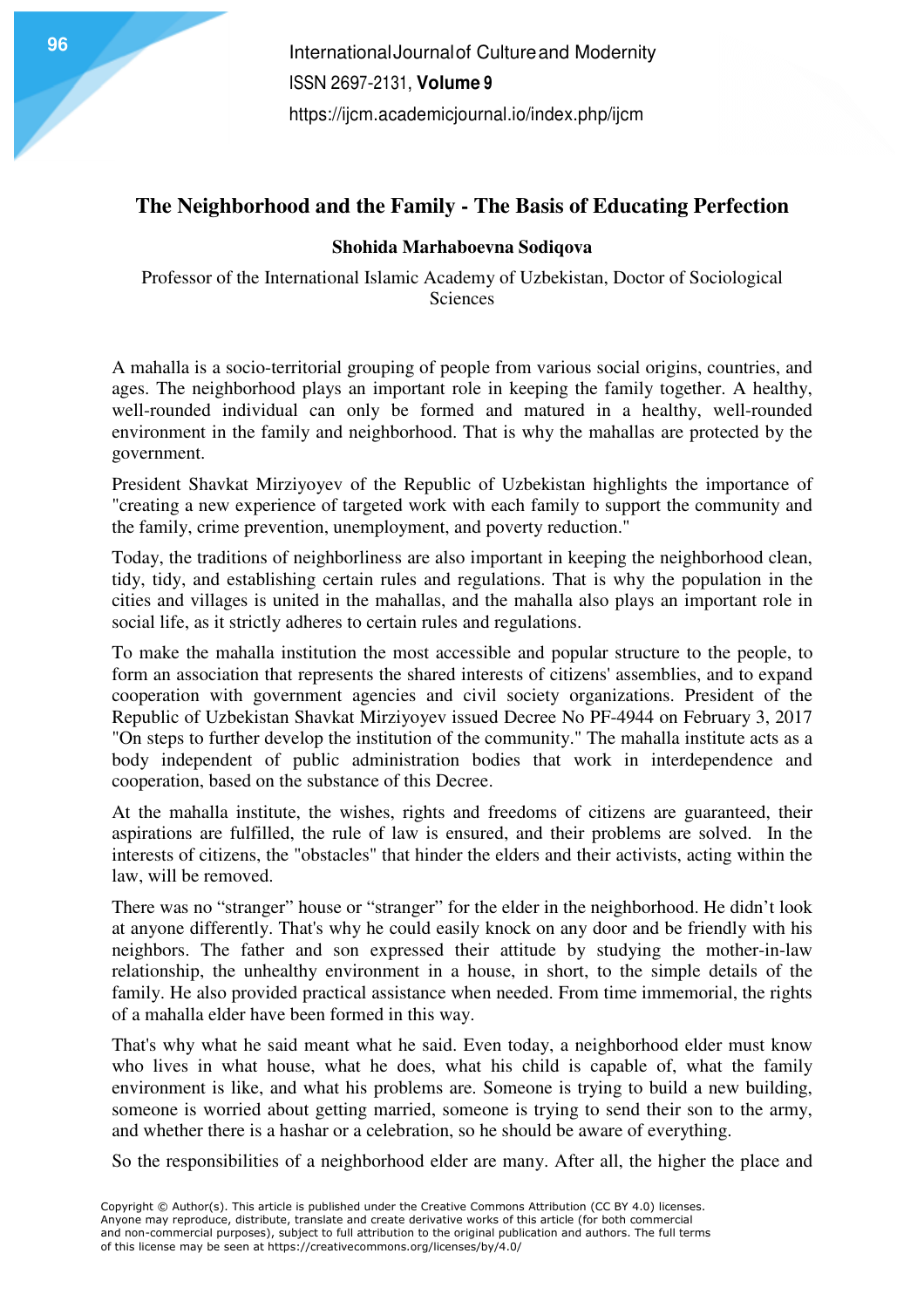role of the father in the family, the higher the prestige and status of the father of the neighborhood - the elder.

From the improvement of mahallas, hashar and various events, to the establishment of a system of small and medium business under the "Mahalla-enterprise" program, vocational training of young people, providing women with comfortable jobs suitable for family conditions, peace and tranquility in families. In order to ensure the observance of law and order, weddings and celebrations are held in accordance with our traditions. It should be noted that self-government bodies have become a school of administration, management, public initiative and activity for citizens.

The creative activity carried out in the neighborhoods, the process of change are showing positive results.

The socio-cultural development of countries depends on the literacy of the population. The literacy rate of the adult population in Uzbekistan is 99.15%, in countries with a high level of human development - 98.8%, and in middle-level countries - 76.3%. Our country is using this strong educational potential in building a civil society. This is especially evident in the activities of the "Mahalla".

For the first time in the experience of the country's Parliament, legislative institutions, nongovernmental organizations and self-government bodies of the Oliy Majlis of the Republic of Uzbekistan have been established in order to coordinate the activities of the districts and ensure their development.

The purposefulness of social support is imposed on self-governing bodies in Uzbekistan, that is, neighborhood gatherings, such a system does not exist in any other country.

New Uzbekistan will be able to resolve any issue of the neighborhood today. When you say why, the most fair environment, the most fair social conditions, the situation can only be in the neighborhood. No enterprise, no office or public organization can equate with the neighborhood in this regard. There, the experience of life is great, close to the floor, there live and work self-sacrificing people who can see a lot, put all the work into place, when they say that the neighborhood is the duty of the elderly to ensure the succession of generations, and the space that does it is the neighborhood.

It is not allowed to change the names of puddles, squares, stops, alleys and other places arbitrarily. Issues ranging from the change of the boundaries of administrative-territorial structures to the change of the names of a pitches, squares, alleys and other places, first of all, the gathering of citizens is resolved bamaslahat and informs the relevant state bodies of their proposals.

The issues of organization and development of small enterprises, companies, workshops of folk crafts in the neighborhoods also consider the gathering of citizens. So, the public issues to be implemented in the neighborhood area, first of all, the settlement of bamaslahat with the aksakoli of the neighborhood is determined by law.

As long as there are so many opportunities for the neighborhood elders, it is up to them to work hard, to care for the country. After the adoption of local self-government laws, there was no closed door for the neighborhood elders. In the interests of the citizens, no matter which organization or office they are in, the relevant leaders, responsible staff are providing them with practical assistance as possible.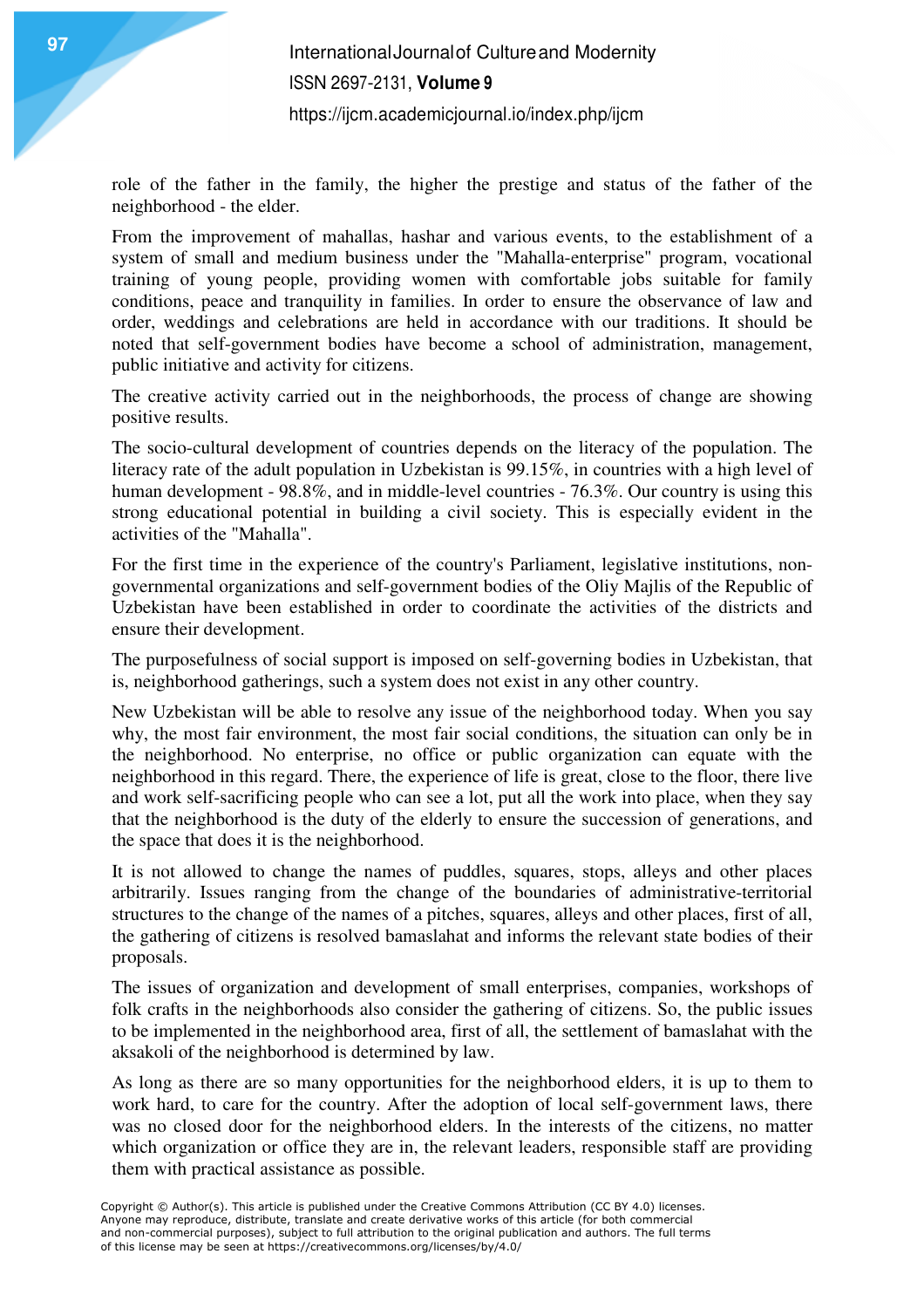# **International Journal of Culture and Modernity** ISSN 2697-2131, **Volume 9** https://ijcm.academicjournal.io/index.php/ijcm

If we look at the rich spiritual heritage of our people, from time immemorial, the elderly have been valued, respected, respected and recognized at the level of value. In turn, the elderly, who have a great life experience, overcame the difficulties of life, hardened in hardship, taught the youth the folk customs and traditions of the past. Therefore, young people were in the spotlight not only of parents but also of the neighborhood community. Thus, on the one hand, the continuity of intergenerational relations is ensured, and on the other hand, the formation of human qualities in young people is achieved. Young people follow their example and strive to make a good name for themselves throughout their lives. They develop a love for life, hard work and creativity.

Admittedly, the older generation is responsible for educating young people with their inner and outer spirituality, life experience. Life experience and intelligence in the elderly and veterans encourage young people to use their energy, enthusiasm, initiative, to avoid ideological gaps, to be vigilant, to strengthen our independence. Old age is a source of pride for us and finds its place as an ornament of life. Our elders have matured with morality, upbringing, advice, and now they have reached the level of a wise man, a coach, who can give advice to young people and set an example ...

They are old philosophers who look at various realities with composure, calmness, tolerance, and not giving in to passions in the heart of "seven measures, one cut." In this regard, Yusufbek Haji in Abdullah Qadiri's novel "Last Days" said, "No one can be dissatisfied with this place," "We have such a bride in Margilan, even though we did not know it," "My son, we have no joy in life, no sign of hope except you." all our hopes are on you "," Son, you have heard, we have done something for you and your mother ... "When his son Otabek said!"<sup>1</sup> It is worth remembering the Uzbek, wise, calm, wise philosophical thoughts.

Today, veterans are involved in a number of creative works, processes of change, beautification, landscaping, appreciation of our values, restoration of our spiritual heritage, education of youth, improvement of spiritual and educational work. They are contributing to this work with advice and guidance. Provincial, city, and district governors work closely with veterans in specific areas, drawing on their experience.

"Indeed, our veterans are experienced and wise people, who can withstand the heat and cold, who know the ins and outs of public life, who can distinguish good from bad, and who advise young people. Veterans are our wealth as an advanced layer of society, and it is both a duty and an obligation to take care of them. In this regard, the literature and legends have written a lot about the importance of our elders in the family and society, and given examples.  $"$ <sup>1</sup>. According to O.Fayzullaev, "Among our current elders, those who fought for our country in wars, were unjustly imprisoned, lost close friends, lost their limbs and became disabled, as well as in science and technology, art and literature, production, agriculture, transport construction. , in general, are people who are diligent in all areas. When we value such people, our elders will live longer, their mood will increase, and finally, those who value them will be valued in the future. "2

It is known that in the past, all family weddings and ceremonies, including hashars, were held with the participation of neighborhood communities.

 $\ddot{\phantom{a}}$ 

<sup>1</sup> Қодирий А. Ўткан кунлар.-Т., Шарқ, 2000. 394-б.

<sup>&</sup>lt;sup>1</sup> Файзуллаев О. Қарияларни кадрлаш ғоясининг фалсафий тахлили // Кекса авлод манфаатлари давлат ӽимоясида. -Т., 2002. 36-б.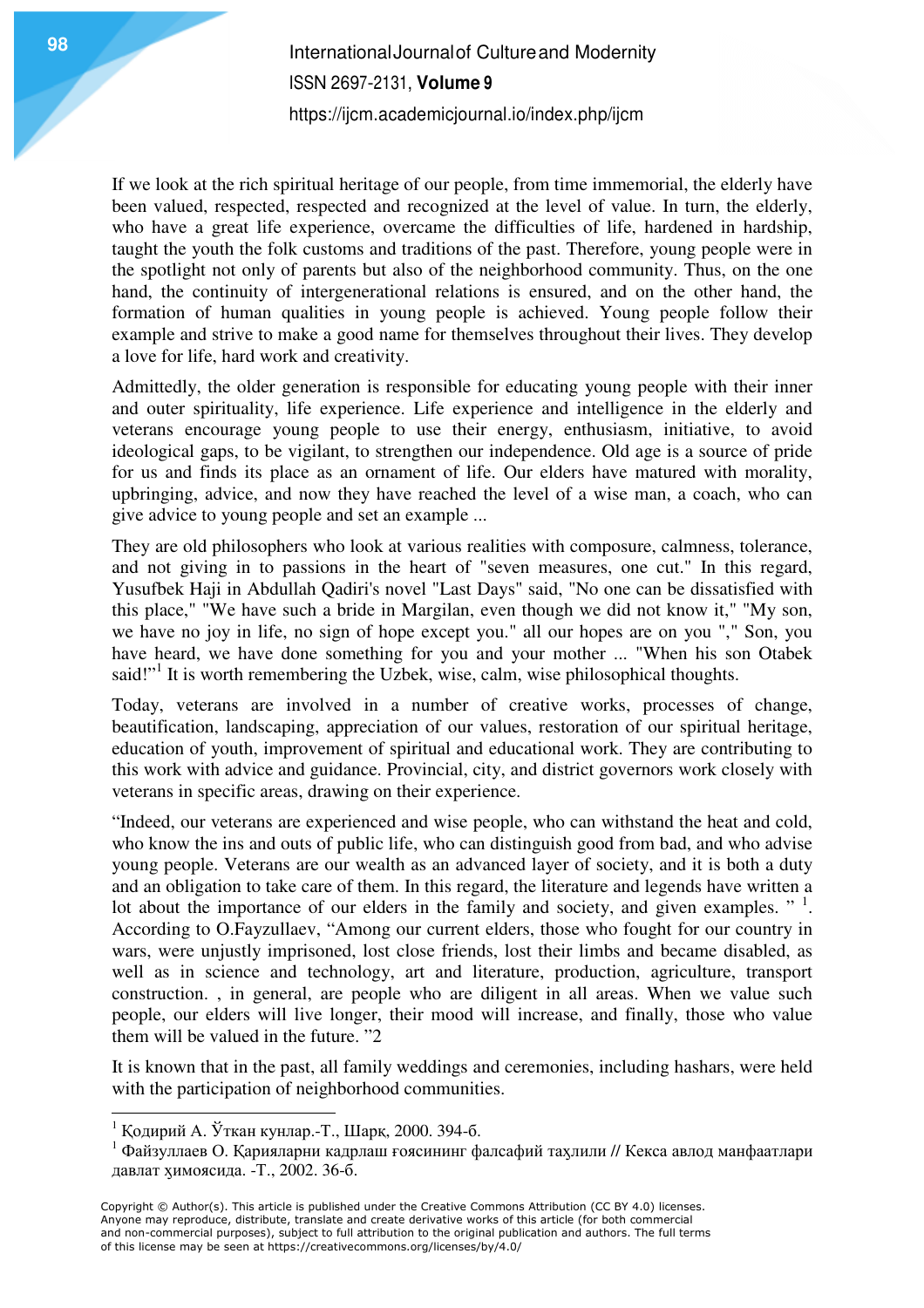The mutual insect of Aries, mahalladoshs is one of the ancient traditions. Hashar was widely used mainly in field work, construction of houses, wedding-hashams. All those who were told about the insect were obliged to take part in it. Those who could not attend for an excuse had prepared a meal for them in the house where they were going to be.

Hospitality is also common in the peoples of the East, including the Uzbek people.

Hospitality, formed in the era of the primitive community (seed production), was associated with vital needs, having passed through various socio-economic processes, has reached US. The seeds, which are scattered for certain reasons, were welcomed with dignity as a guest of glory when families found each other. An important role was played by the location of our country in the center of the Great Silk Road in the transformation of hospitality into our national character. Many centuries ago, the absence of hotels as they are now, and caravanserais were not enough, the lack of the comfort of living in them for a certain period of time led to the fact that only a small part of the merchants had landed on the apartments. Economic conditions and necessity have given great impetus to the formation of hospitality, which is one of our national characteristics.

Respect for adults exist from the very seedling period. During this period, social relations were dictated by the fact that the little ones were in unconditional itoat to adults and tribal leaders. The seed and family community were led, mainly by seed and family heads. Heavy work was done mainly by young people. The elderly taught young people the necessary knowledge for everyday life, in particular, all the traditions (customs)inherited from the past. Such customs of the Uzbek people arose on the basis of folk traditions, as well as Islamic religion and Sharia.

The above procedures, habits are taught to young people strictly, first of all, in the family. The manners, morals of the children depend on the strictness of the order and Customs in the family.

The most important family ceremonies of the Uzbek people are lullabies, circumcisions and weddings. Buudumlar was directly family, but passed with the participation of the community. That's why weddings are always held in consultation with community leaders.

The cradle is one of the ancient traditions of our people. After the birth of a child, it is usually a ceremony held at the birth of the first child. The Uzbeks have parents who raise their children with good hopes, and their children are worried about their families and housing. This will be the content of their lives.

It is the dream of every parent to have a well-respected family in the neighborhood and to marry their children.

Our great-grandparents, who helped their sons and daughters to get married and live in peace, live with their grandchildren, great-grandchildren and great-great-grandchildren.

It is well-known that our people have always had the virtues of respecting the elders and following their teachings. Because young people learn from the advice, wisdom and example of the elderly. After all, it is an old-fashioned school, not debbed. It is also said that "old people are relatives".

Moytug is derived from the word "tug", which means a place where the flag is hoisted, that is, where relatives gather . Indeed, in the Uzbek family, it is obligatory to take care of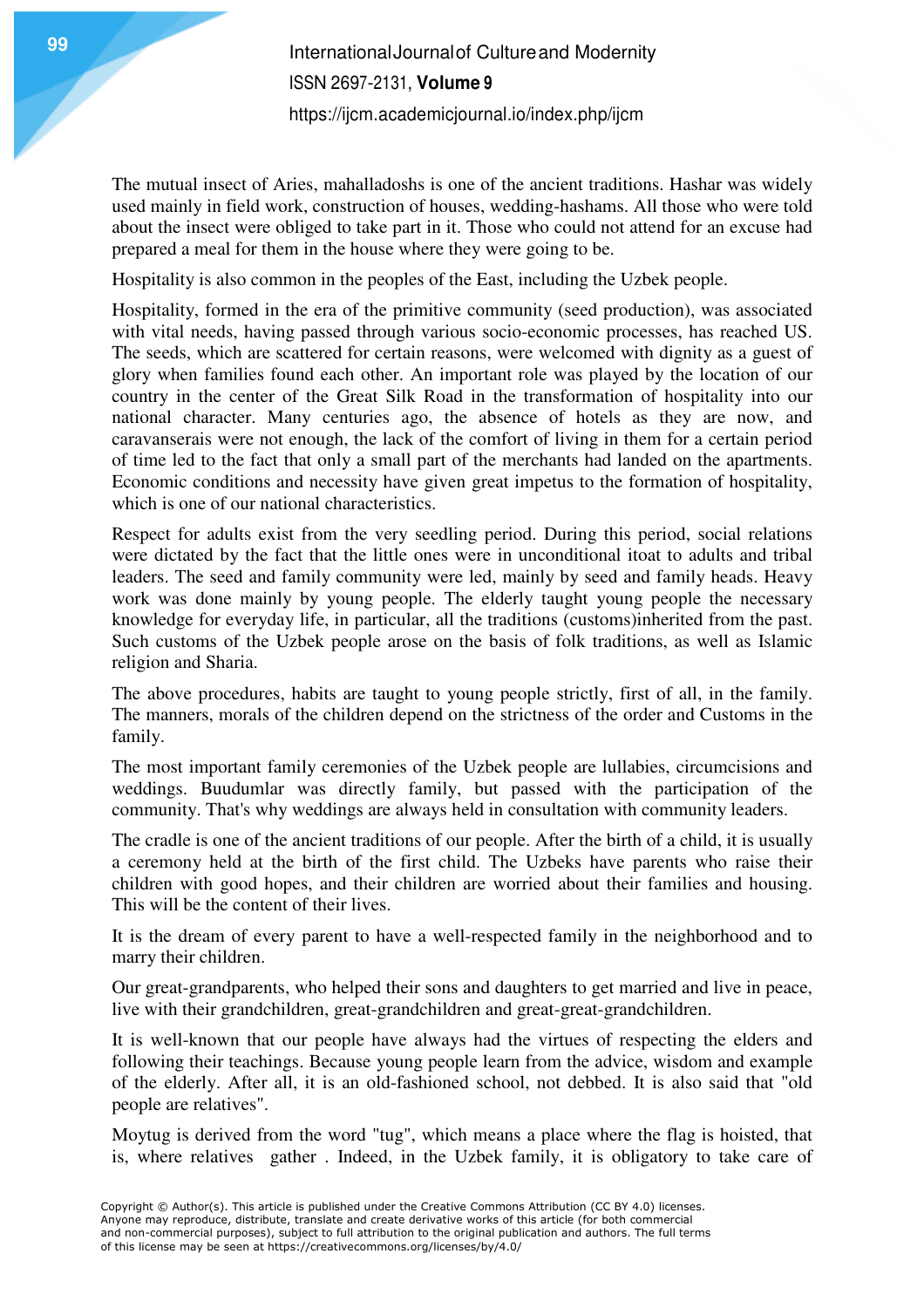everyone, to help when necessary. That is why every believer, every righteous child, knows his prayers and thinks of the paradise that begins at the feet of our mothers.

The Uzbek people are inclined to public opinion. We are the ones who, at weddings and mourning ceremonies, take care of each other on ordinary days, respect the elder, the younger, the widows, the orphans, the captives, in short, we put humanity above all else.

Well, the role and service of the elderly and veterans in the full transmission of the legacy of ancestors to the next generations is great.

Each nation has its own traditions and traditions, historically composed, and inherited from ancestors to generations. In the same way ensures their stability, continuing the traditions of ancestors. The importance and rituals of social education have been in the management of the elderly of the public for centuries. Any state has supported people's, humane habits and traditions in order to perfect its nation, people. In particular, traditions and Customs inherent in the Uzbek nation are the product of historically formed social relations, which came into being as a result of the living conditions and environment of the people.

As we have already noted, in the legacy of ancestors, the relationship between the elderly and the Young takes an important place. In order for the younger generation to fully enjoy this rich heritage, it is necessary, first of all, to respect and appreciate the elderly, to satisfy their vital needs, to fulfill their duties as a child. Of great importance is the exemplary life of parents, older people, educational work, band-reminders in bringing this heritage to the younger generation, educating them in the spirit of love and loyalty to the motherland.

High culture and decency are also necessary in the interaction between generations. But, first of all, it is necessary to have a healthy mind and justice, after all, unless it is adhered to, of course, the origin of conflict and Janjal is natural... Humanism is a cult inherent in all peoples. This virtue is a sign of raising social life to a high level, increasing the well-being of members of society. At the present stage of development, humanity can not be compared with material wealth when it is so morally endowed. In this context, the great German philosopher Hegel confessed that"I created my doctrine of dialectics based on Jalaluddin Rumi" 1. The conclusion is that the issue of relations between the two generations in the West is now being studied with great interest.

It is known that the people of the East xavati are based on the family way of life. Although Family, Family Relations depend on social production and ideological-political system, the traditional basic customs of the family have been passing from ancestors to generations for many centuries. But in tradition, the totality and duration of rituals were not the same in all spheres of social life. Depending on the main characteristics of socio-economic and ideological-political factors, the forms of family relations developed and changed in my family life. In this regard, it is problematic to engage in social relations, which occur in the family at different ages. After all, family unity is a phrase from a special and, at the same time, complex social relations. Especially in the case of a child, parents ӽam, the relationship between the elderly is different in different situations. The optimal relationship in the family for all depends on the hard, polite, just and fair decision of the elderly.

### **"Our people should know that the family is sacred to us. If we do not save the family, we will lose our identity," said Shavkat Mirziyoyev.**

The great enlightener Mahmudhoja Behbudi said in the drama "Padarkush" that a child who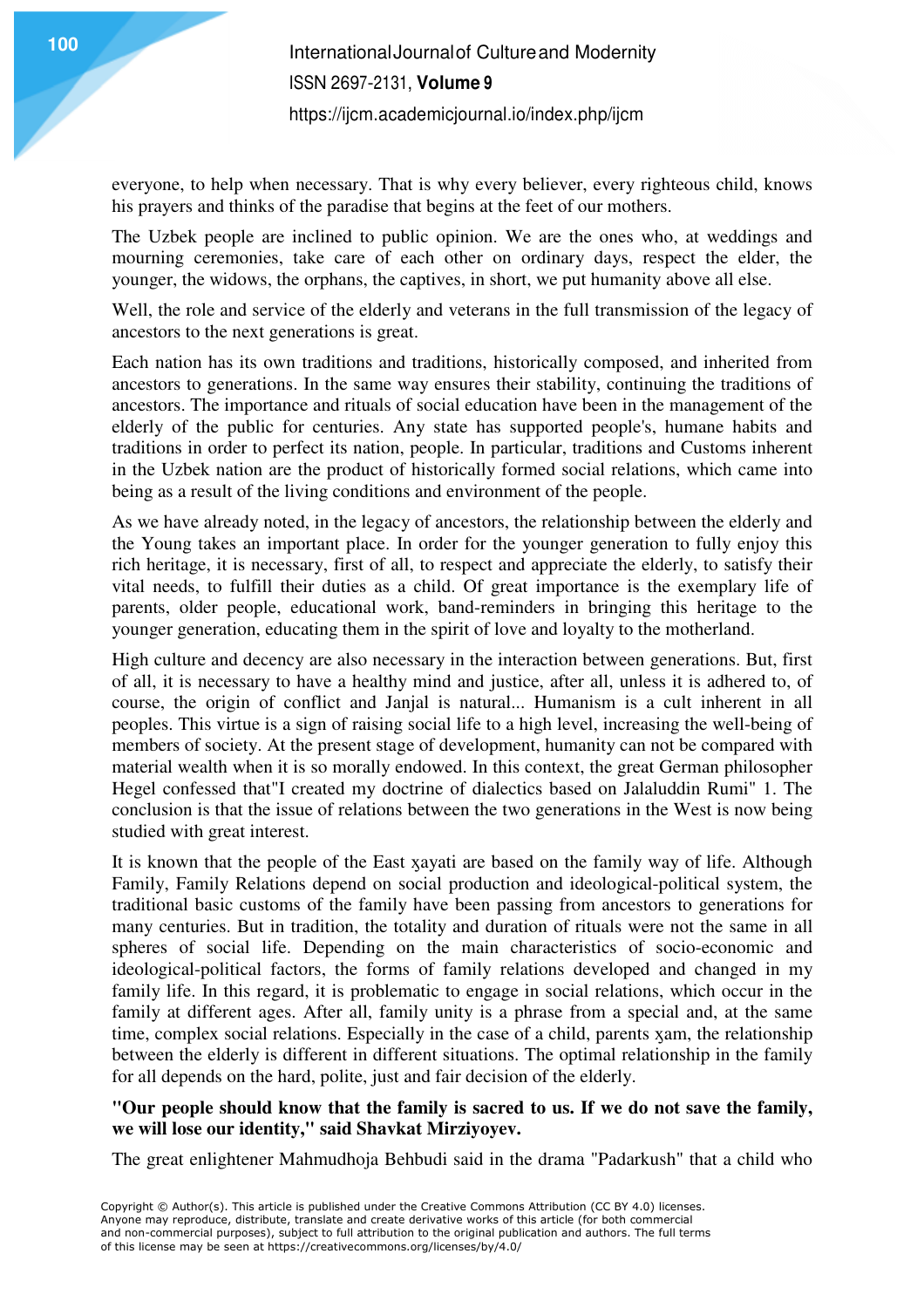## **101** International Journal of Culture and Modernity ISSN 2697-2131, **Volume 9** https://ijcm.academicjournal.io/index.php/ijcm

has forgotten his worth, his identity, can even become a murderer of his father. If values, spirituality, enlightenment are lost, the whole nation will face such a situation1. The preservation and observance of ethnocultural traditions is still reflected in family relations. In such families, young people inherit social and family life experiences. Traditions, customs and rituals are a powerful tool in the development and formation of the individual through the family, ensuring its social stability. It should also be noted that in families with three or more generations living together, ethnocultural traditions are much stronger.

It should be noted that the social and ethnocultural features of the Eastern culture are also reflected in the Uzbek families. This is because in Muslim countries, in the relationship between parents, children, spouses, etc. in the family, special attention is paid to the problems of moral duty and moral norms.

 As the younger generation participates in social life, it undertakes to support the older generation.

In developing countries, where the level of pensions is not very high, the elderly are mainly dependent on their children, and, of course, their needs are met by their children. In developed countries with high pensions, the elderly live mostly alone (40%), with 20% living with their children. Very few seniors can be financially dependent on their children.

In developed countries today, there are fewer elderly family members, but it is observed that they have a stable income.

According to the U.S. Census Bureau, a 25-34-year-old receives twenty times as much support for their children as they do for their parents. Even for 35-44 year olds, this ratio is one in five, respectively.

The difference is not only in the level of prosperity of the countries, but also in the diversity of cultures - in the individual culture of the West, in the corporate culture of the East. In Northern Europe and North America, the family's relationship with the elderly is not strong. In Japan, China, East and Central Asia, the elderly mostly live in the same family with their children.

The people of East Asia are accustomed from childhood to family morality in accordance with Confucian principles, as their socialization often takes place in a multi-generational family environment. Here, grandparents play an important role in the transmission of values from generation to generation. In Japan, 33 percent of seniors live in three-generation families, while in the United States, such relationships make up only 1 percent. Like many Asian countries, Japanese law obliges children who have reached the age of majority to look after or formally provide for their elderly parents.

Бугунги кунда Осиё халқлари дунё миқёсида авж олаётган оммавий маданият кўринишларидан қаттиқ таҳликага тушмоқда. Хитой оилаларида фарзандлик бурчи, масъулияти каби тушунчалар тобора сусайиб, заифлашиб бораётгани ташвиш уйғотмоқда. Қариялардаги ҳаётий тажриба, ақл-заковат ёшлардаги куч-ғайратни, ташаббускорликни тўғри сарфлашга, ғоявий бўшлиққа йўл қўймасликка, огоҳликка даъват этмоқда.

It is known that the life of the peoples of the East is based on family life. Although the family, family relations depend on social production and ideological-political system, the traditional basic traditions of the family have been passed down from ancestors to generations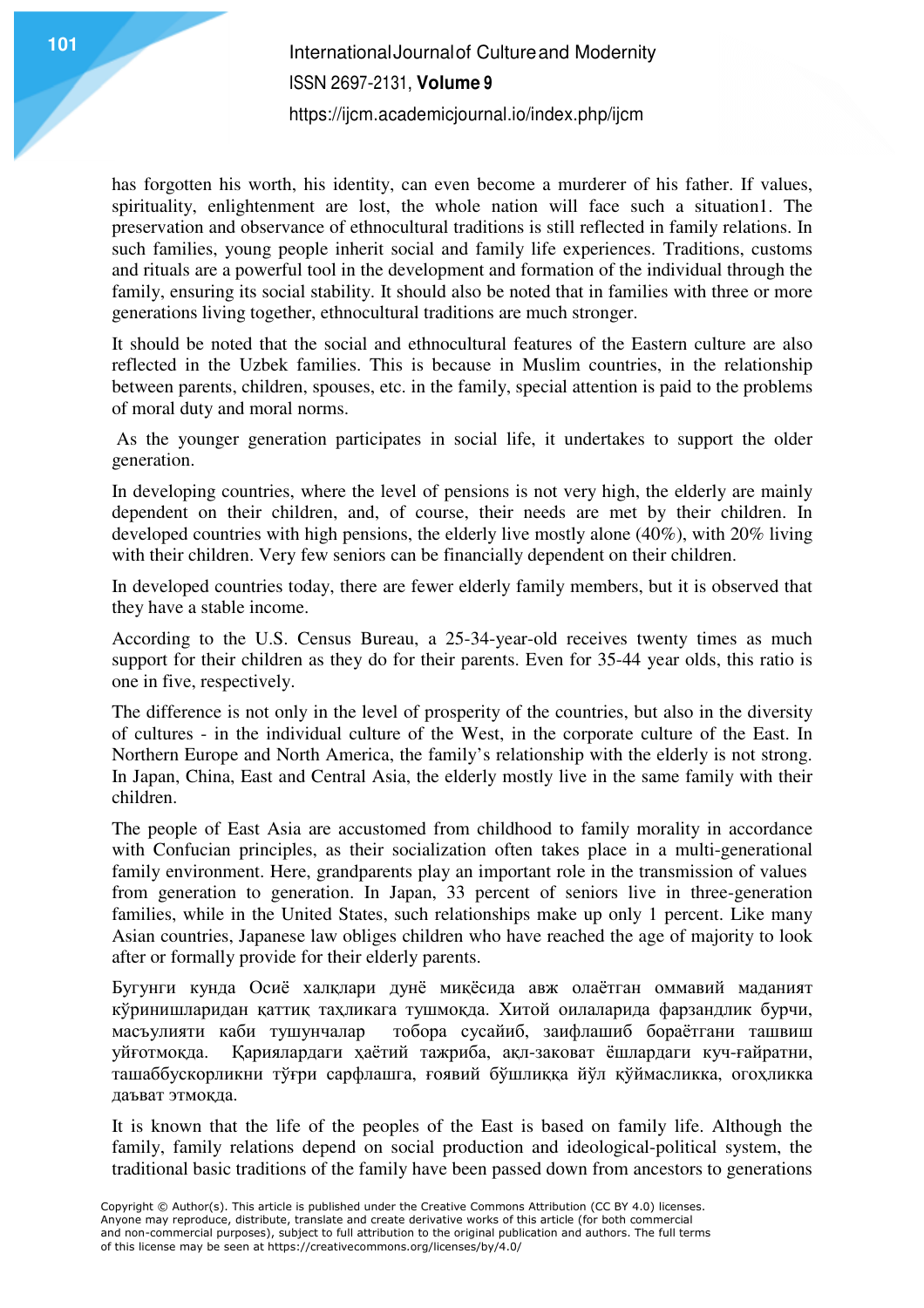for many centuries. However, in this tradition, the stability and duration of the ceremonies were not the same in all spheres of social life. Depending on the main features of socioeconomic and ideological-political factors, the forms of family and family relations have developed and changed. In this regard, it is important to take into account the social relationships that occur in the family between different generations.

 Indeed, family unity is a special and, at the same time, complex social relationship. Relationships between children, parents, and the elderly, in particular, vary from situation to situation. The acceptance of family relationships for all depends in many ways on the calm, thoughtful, and fair decisions of the elderly.

**According to the State Statistics Committee, in the first 9 months of 2020, 19,970 cases of rulings were registered in the civil service in the country. This figure is 3,608 less than in the corresponding period last year.** 

**Number of rulings over the years (as of January-September):** 

- **2017 23.6 thousand**
- **2018 23.8 thousand**
- **2019 23.6 thousand**
- **2020 20.0 thousand.**

It should also be noted that in families with three or more generations living together, ethnocultural traditions are much stronger and complement it.

In such large families, the economic independence of young people was not necessary, and they had more attention to the upbringing of children. Rituals such as marriage, brotherhood, and guardianship were performed in the family circle according to certain ethical rules. Negative habits such as dieting, infidelity, alcoholism, theft are condemned.

The Uzbek people have always been prone to a sense of community. We are the people who lived side by side at weddings and funerals, and on ordinary days, taking care of each other, putting the honor of the elder and the honor of the younger, stroking the heads of the widows and orphans, in short, humanity above all else.

The family includes three aspects - marriage, care for family property, and the upbringing of children. Family purity is based on mutual love, loyalty and devotion. Only if the family is strong, peaceful, prosperous and healthy, there will be stability in society. Its stability depends on the peace and tranquility in the family, the sincere attitude to each other, the moral upbringing of family members. It is known that family moral values are the main criterion in the formation of upbringing. In this process, it is desirable that the activities of the family, school, community and community organizations work in harmony.

The most basic criterion in the family is the harmony of action, which ensures that both sides understand and support each other, sympathize with each other during difficult and joyful moments.

The sacred duty and duty of the family is not only to bring the child into the world, but also to educate them spiritually and educatively, creating conditions for him to find his place in society independently.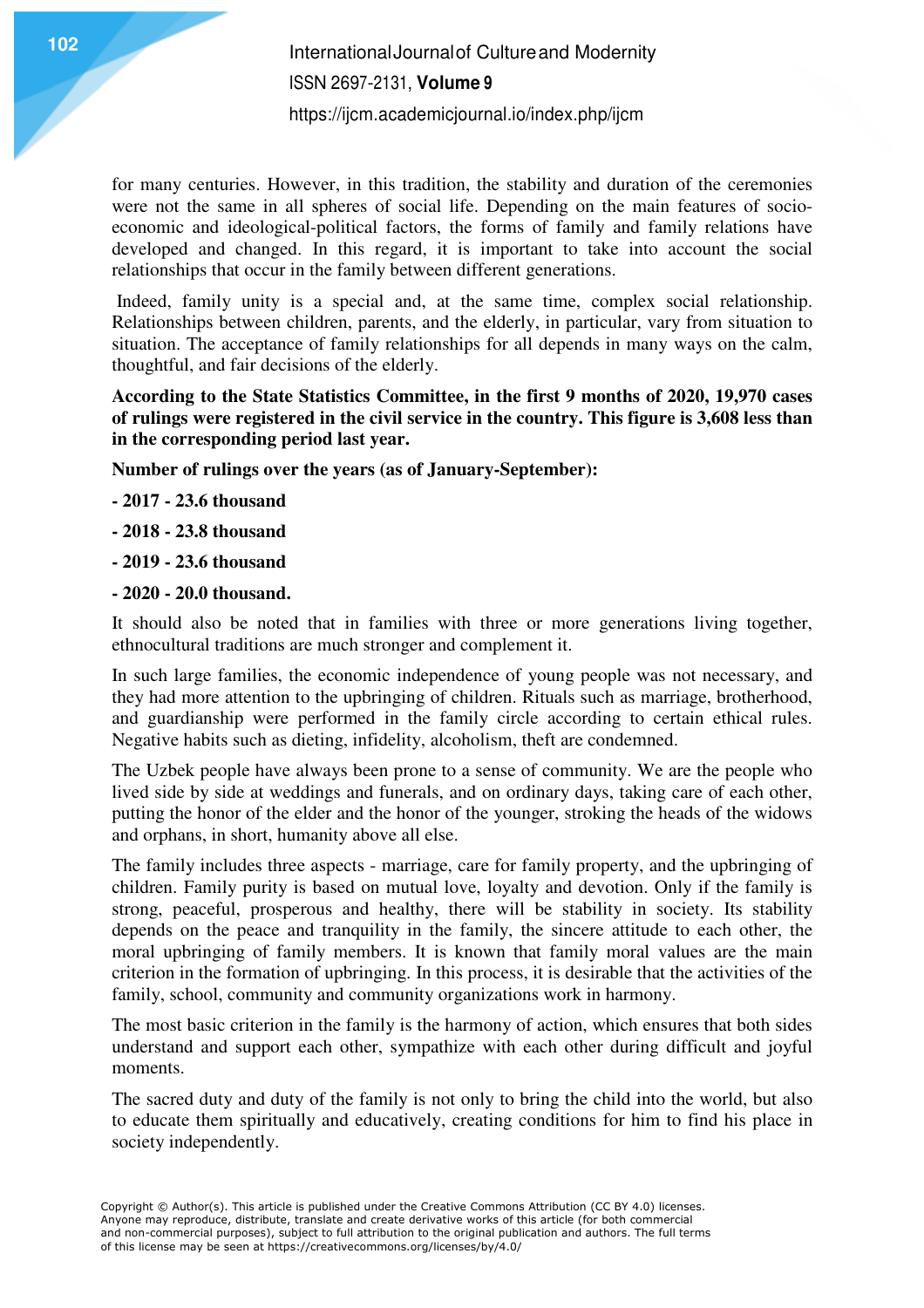In the upbringing of the child, the right way of the environment in the family, the parental role and responsibility always play an important role. Since family relations are mainly between parents and children, the father is the sarbon of the family. The opinion and advice of the father will be important in solving various family problems. It is known that in the upbringing of a child there is a role of both a strong, selfless, patient, sometimes hard-willed, thrifty father, a kind, tolerant mother. A healthy environment in the family, through parental education, is determined not only the present day of society, but also its prospects, the succession of generations.

Norms of decency, the basis of which is family relations, were formed before the religious norms. The family is the oldest and most important of the norms of morality that exist now. Family is not only an expression of the relationship between husband and wife, but also the initial and main criterion for the formation of children as a mature person.

In particular, raising spiritually rich, morally clean and healthy children is initially carried out in the family. Human qualities that accompany a person for a lifetime-kindness, goodness, acquisition of knowledge, creativity, self-sacrifice, loyalty, courage begin with the family. The Uzbek family, according to its traditions and history, educates its children to enjoy national ingenuity and elegance. For example, human qualities such as the behavior of the main characters in the novel "the past days" by Abdulla Qadiri, their speech, courtesy in the culture of treatment, kindness, hospitality, faithfulness, kindness, diligence, Labor were formed in the Uzbek national family. The family prepares the youth for their moral, honest, hardworking, honest adulthood. Family education plays an important role in who the child will grow up in the future.

A well-mannered, educated and intelligent, hard-working child is the greatest wealth not only of parents, but also of society.It means that the child sees in the family the image of society, nation, in this environment his nature, outlook and moral image are formed and perfected. For the child, a healthy environment in the family is a source of universal and national moral values.

The spiritual image of the family is a criterion for understanding one another and demonstrating the family's pride, obligation, and responsibilities. The pride of patriotism and people stems from a sense of pure pedigree and pride in the family.

Family rites and gatherings play an important role in resolving conflicts between relatives and neighbors. Such customs are a great tool for raising a harmonious adult through the team, instilling national and universal values in their brains, and inspiring heroic activities.

The traditions and traditions inherent in our people, such as mutual Kindness, Harmony and harmony, receiving messages from those in need and in need of help, wiping the heads of orphans, holding weddings, exposing insects and objects, being together both on a good day and on a bad day, have developed in the neighborhood environment. It is not surprising that this method of self-management system, characteristic of our people, from ancient times occupied a deep place not only in the language of people, but also in their hearts, in their whole lives. The wise proverb" neighborhood – both father and mother " can be perceived as an expression of this very real life.

From time immemorial, grandfathers and grandmothers took an important place in the upbringing of children. Such family upbringing is more noticeable in the life of a great